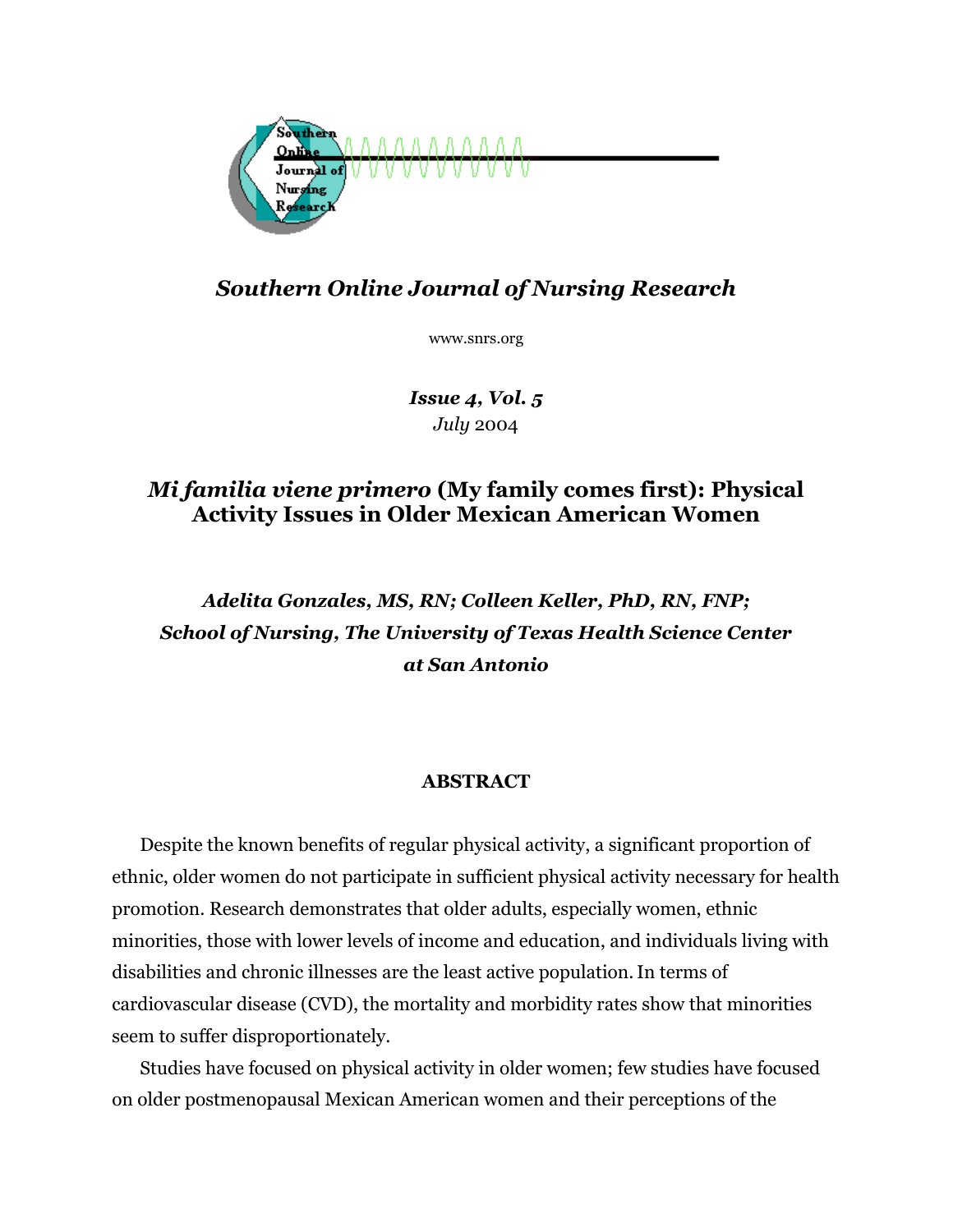enablers and barriers to their initiation and maintenance of physical activity. Focus groups were used to describe the experiences of 10 older, postmenopausal Mexican American women. Enablers to physical activity included a desire to be healthy for their families, to lose weight, to feel better, to improve body image, and physician recommendation. Barriers included family obligations and responsibilities, not enough time, lack of social support, laziness, fatigue, lack of motivation, and health problems. Further research is needed to determine if sedentary behavior is circumscribed by social and cultural values and not necessarily by personal choice.

## *Key Words: physical activity, Mexican American, women, qualitative research, sociocultural context, ecological model*

**\_\_\_\_\_\_\_\_\_\_\_\_\_\_\_\_\_\_\_\_\_\_\_\_\_\_\_\_\_\_\_\_\_\_\_\_\_\_** 

#### **Introduction**

Despite the proven benefits of physical activity, more than 60% of American adults do not get enough physical activity to provide health benefits. More than 25% are not active at all in their leisure time. Activity decreases with age and insufficient activity is more common among aging women than men and among those with lower incomes and less education. Four in 10 or 38% of adults reported no participation in leisure time physical activity and only 22% of adults engage in physical activity at sufficient frequency, intensity, and duration to reduce risks of chronic diseases.**1** Of those individuals who begin a physical activity program, maintenance is less

than one-third.**2** Fifty percent of people who start an organized fitness or exercise program drop out within six months.**3,4** With a prevalence of at least 60%, physical inactivity is among the top three leading actual causes of death in the United States and is estimated to cause 250,000 deaths per year.**5,6** Physical inactivity is clearly a public health problem with clinical significance.

#### **Literature Review**

Minority groups are consistently found to have relatively lower physical activity levels than their majority counterparts; more specifically, minority women have been found to be among the least active subgroups in the U.S.**7**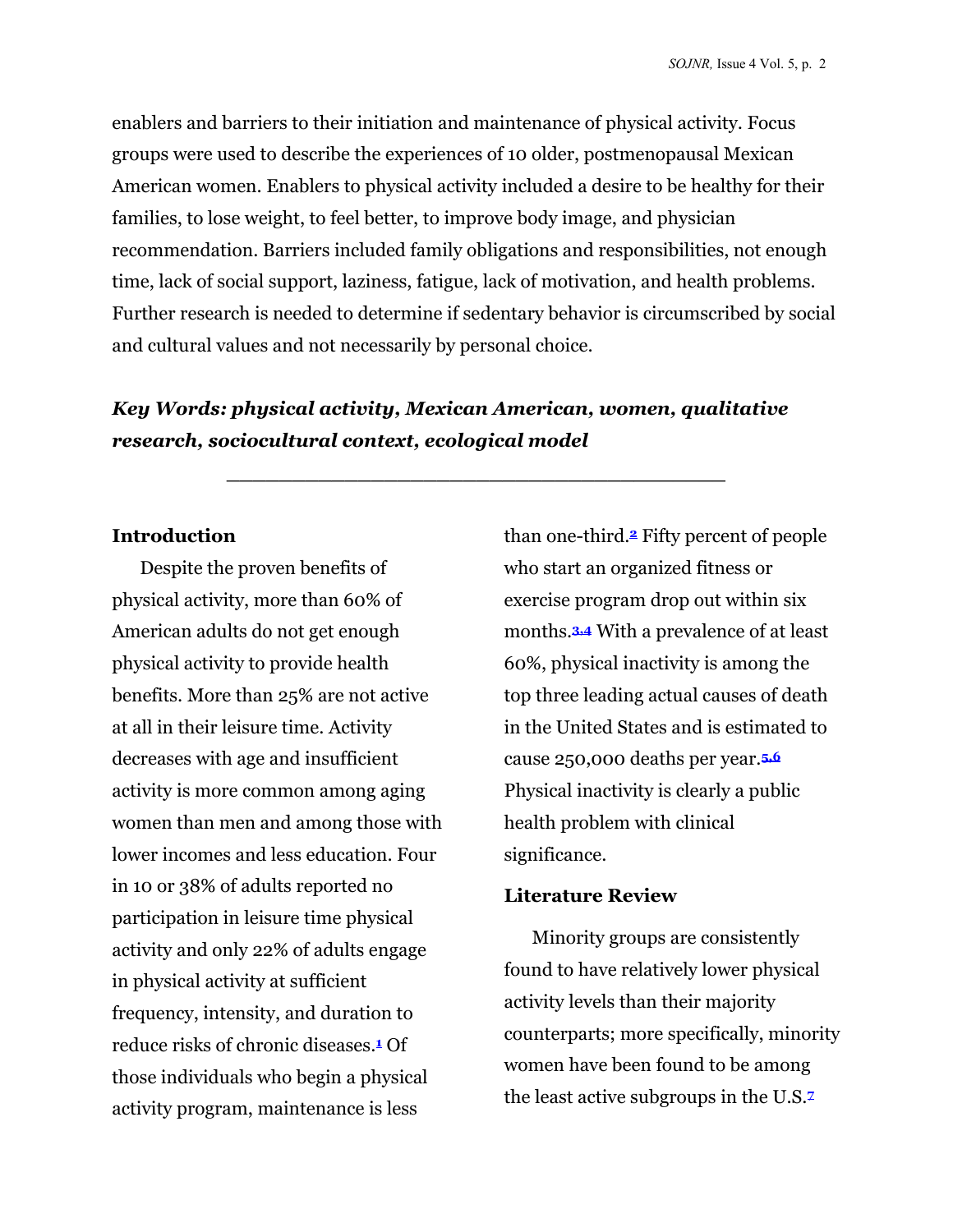The results of three national health surveys with indicators of level of participation of physical activity (National Health And Nutrition Examination Survey III [NHANES III] 1988-1991, National Health Interview Survey [NHIS] 1985, 1990, 1991, and Behavioral Risk Factor Surveillance System [BRFSS] 1986-1991, 1992, 1994) yielded similar findings. Non-Hispanic white men (87%) and women (77%) reported more leisure-time physical activity than non-Hispanic African-American men (76%) and women (60%). Similarly, non-Hispanic white men and women physical activity rates were higher than Mexican-American men (67%) and women (54%) after adjusting for age.**<sup>8</sup>**

Older Mexican American women have a prevalence of physical inactivity of 46%, greater than in the population as a whole.**9-10** In addition, Mexican American women whose main language is Spanish had a physical inactivity prevalence of 58%.**2** Prevalence of physical inactivity among Mexican Americans of any age group is greater than the prevalence of physical inactivity observed among non-Hispanic whites ages 70-79. **<sup>11</sup>**

Physical inactivity affects less-

acculturated Mexican American women and generally mitigates the better health outcomes of first generation Mexican women immigrants.**10** Analysis of NHANES III data collected between 1988-1994 revealed that lessacculturated Mexican American women were more likely (58%) to report leisure time inactivity than their more acculturated counterparts whose preferred language was English (28%).**<sup>10</sup>** It is estimated that 20,000 fewer deaths each year would occur if half of those who are sedentary would engage in some kind of physical activity, such as walking, biking or dancing, at least a few times a week.**<sup>12</sup>**

For older Mexican American women, participation in physical inactivity during leisure time was prevalent during earlier periods in their adult lives.**2** This may be explained partially because they may engage in more manual occupations that require higher energy expenditures than non-Hispanic whites with the same education and income levels.**13** Sallis et al.**14** studied the physical activity levels of a group of non-Hispanic women and Mexican American women (mean age 30.8 and 31.2 respectfully) over 7 years and found that non-Hispanic women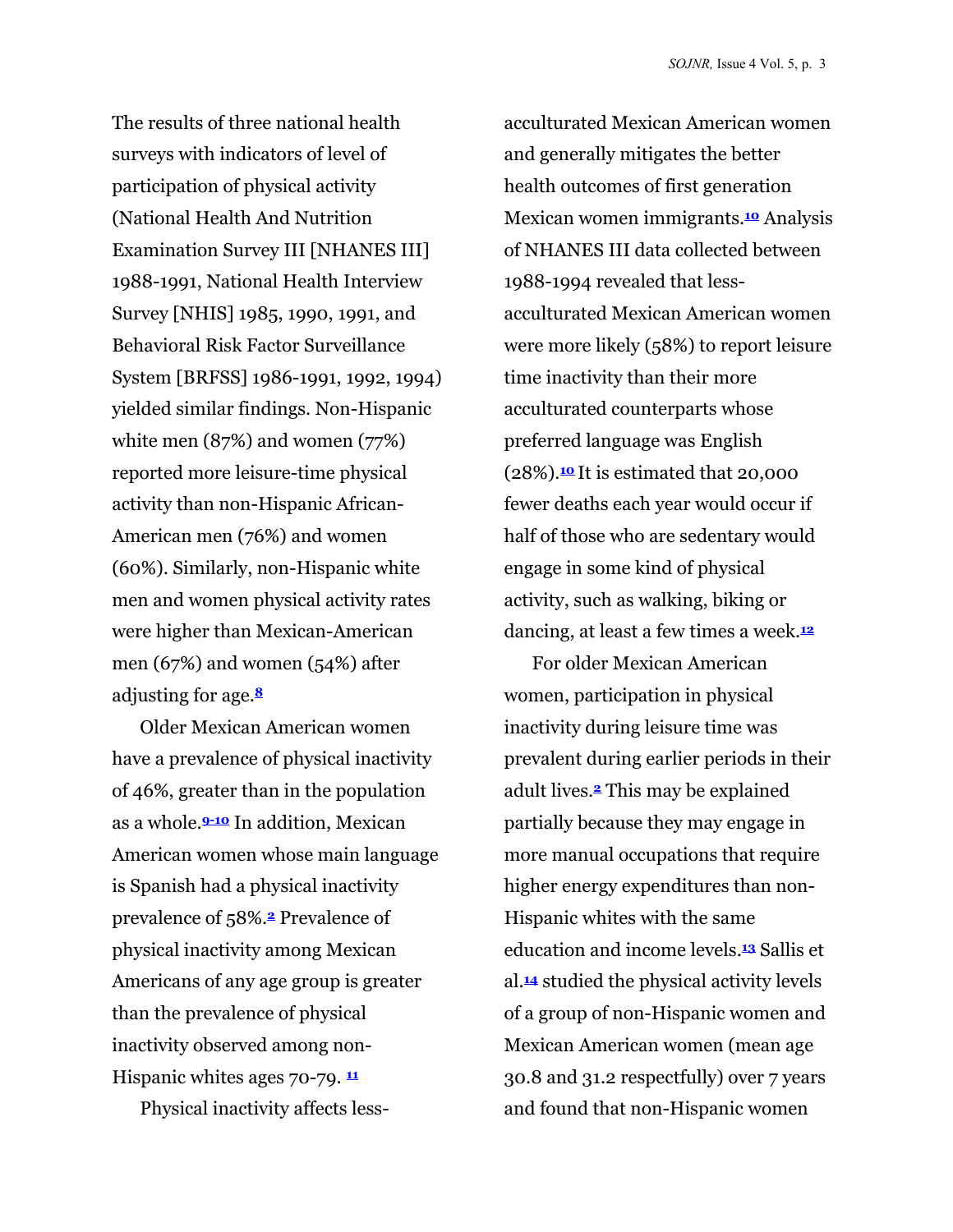reported more vigorous leisure time physical activity while Mexican American women reported more moderate work activity.

However, Crespo **2** found that regardless of their occupational status, the prevalence of physical inactivity continued to be highest among both non-Hispanic black and Mexican American women. Ransdell and Wells **<sup>15</sup>** reported that women of color, women over 40, and women without a college education had the lowest levels of participation in leisure time physical activity.

Some literature has speculated that part of the reason for the low levels of physical inactivity may be the difficulty in the quantification or the measurement of physical activity. Women tend to engage in activities such as child care and household activities that are hard to quantify.**<sup>16</sup>** However, Kriska and Rexroad **<sup>17</sup>** do not feel that the low levels in minority women are completely the results of measurement error because objective measures have replicated the subjective findings.

The purpose of this study was to explore the enablers and barriers of physical activity patterns among older postmenopausal Mexican American women and to describe their subjective interpretations of environmental constraints and opportunities. The ecological model provided a framework for this study in that physical activity within older Mexican American women's lifestyles is influenced by psychological and social factors and the subjective interpretation of environmental and cultural values.

Physical activity is defined as bodily movement produced by contraction of skeletal muscle that substantially increases energy expenditure.**6** Exercise is defined as planned, structured, and repetitive bodily movement undertaken to improve or maintain one or more components of physical fitness.**6** This includes activities such as deliberate walking for its exercise benefits, running, jogging, aerobic dance, etc. It also includes activities that are a part of one's daily living, such as occupational exercise, walking to and in the store, cleaning one's house, yard work, or climbing stairs in a building. Although exercise is considered a subcategory of physical activity, for the purposes of this study, we focused on planned and structured activities. Sedentary activity is defined as no sports or exercise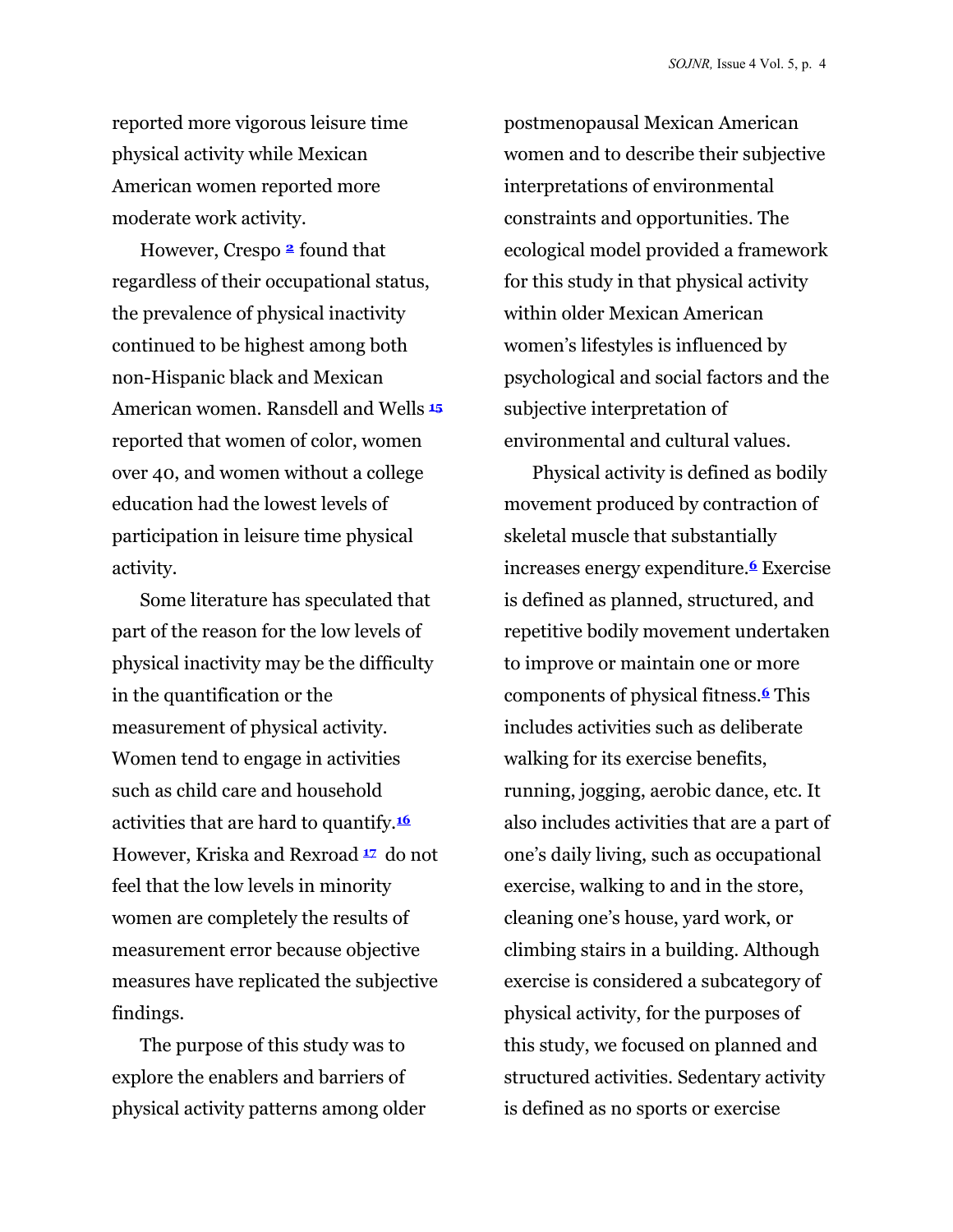reported in the past two weeks or no increase in heart rate reported from any activities.**<sup>18</sup>**

The latest recommendations provided by the American College of Sports Medicine, the Centers for Disease Control, and the Surgeon General state that adults should have at least 30 minutes of moderate physical activity on most, if not all, days of the week. According to these guidelines, health benefits can be achieved by performing moderate-intensity leisure time physical activities such as walking, jogging, biking and/or physical activities of daily living such as house and yard work, as well as occupationalrelated physical activities.**<sup>19</sup>**

*Conceptual Framework.* More attention to predictors of physical inactivity and other health risk factors that are specific to ethnicity and/or culture could potentially improve program intervention design and implementation. Castro, Cota, and Vega **<sup>20</sup>** suggest that any health promotion program that is designed to serve minority populations should take a cultural relativist orientation toward the design and delivery of an intervention to ensure that it meets the needs of minority groups. In other

words, identification and incorporation of culturally specific factors, such as ethnicity, level of acculturation, gender identification, and location of residence in the local community must be considered in tailoring the program to the unique needs of the targeted group. If this is not done, health promotion programs will continue to use similar programs that may result in continued low levels of physical activity in this population.**15** For instance, some investigators have reported that sociocultural factors, such as body size image, body size values, and the reluctance to engage in physical activity, may be instrumental in the influence of minority women to engage in risk reduction behaviors.**<sup>20</sup>**

There is acknowledgement in the field of physical activity that there is a need for health promotion models to recognize the importance of social context. Currently there is strong interest in the use of ecological models in the study of physical activity. The ecological model, which has evolved over decades in the fields of sociology, public health, education, and psychology, allows for conceptualization of the interdependence among people, their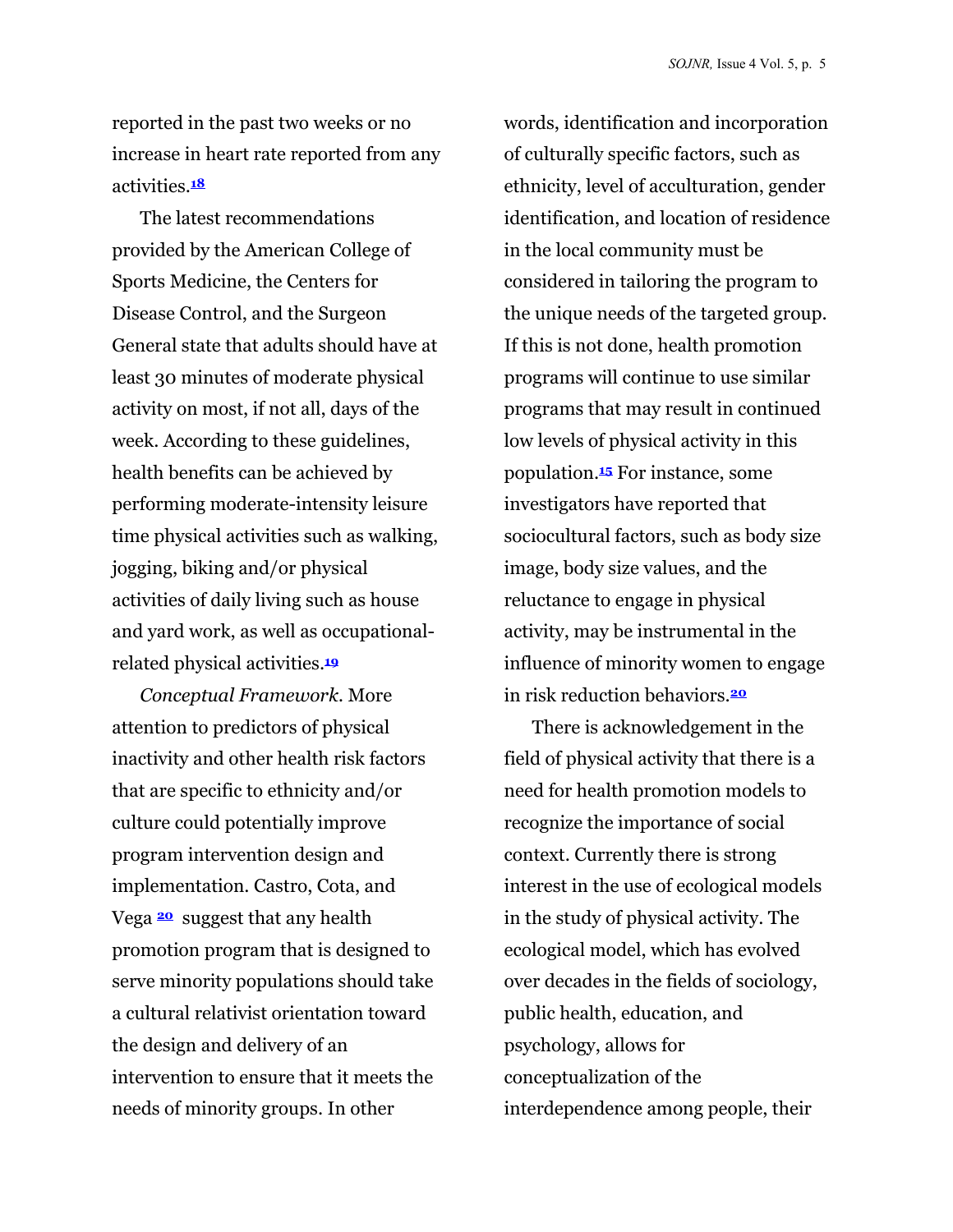behavior and environment (to include physical environment as well as public policies), and proposes that all impact on the range of behavior by promoting and sometimes demanding certain actions and by discouraging or prohibiting other behaviors.**21-24**

Two key ideas from an ecologic perspective assist in directing the identification of personal and environmental leverage points for health promotion and education interventions.**25** The first is that behavior is viewed as being affected by, and affecting, factors at multiple levels. Five levels of influence have been identified. They are 1) intrapersonal or individual factors, 2) interpersonal factors, 3) institutional or organizational factors, 4) community factors, and 5) public policy factors.**<sup>22</sup>** The second key idea relates to the possibility of reciprocal causation between individuals and their environment, i.e., behavior both influences and is influenced by the social environment.**<sup>26</sup>**

Interventions in risk reduction and health promotion take place in specified environments, and these environments influence the type and extent of involvement in the activity. Important

intrapersonal, interpersonal, organizational, community and public policy factors affect a person's behavior.**22** Thus, the "behavioral setting" is an important part of the design of an intervention to increase health promotion or reduce risk for chronic illness.

It is imperative to have a thorough understanding of the basic cultural values that may affect the process and outcome of a given study. More attention to predictors of physical inactivity and other health risk factors that are specific to older Mexican American women may improve program intervention design and implementation. For instance, *familism,* a strong attachment and commitment to the family network in which the collective is of greater value than the individual, appears to be a core value in the Mexican American culture.**27** It also seems to cross varying levels of acculturation **28-30** and socioeconomic status,**31** with women demonstrating a strong sense of commitment and obligation to their family of creation defined as their children, spouses and partners. Family of origin is defined as the parental lineage, as well as extended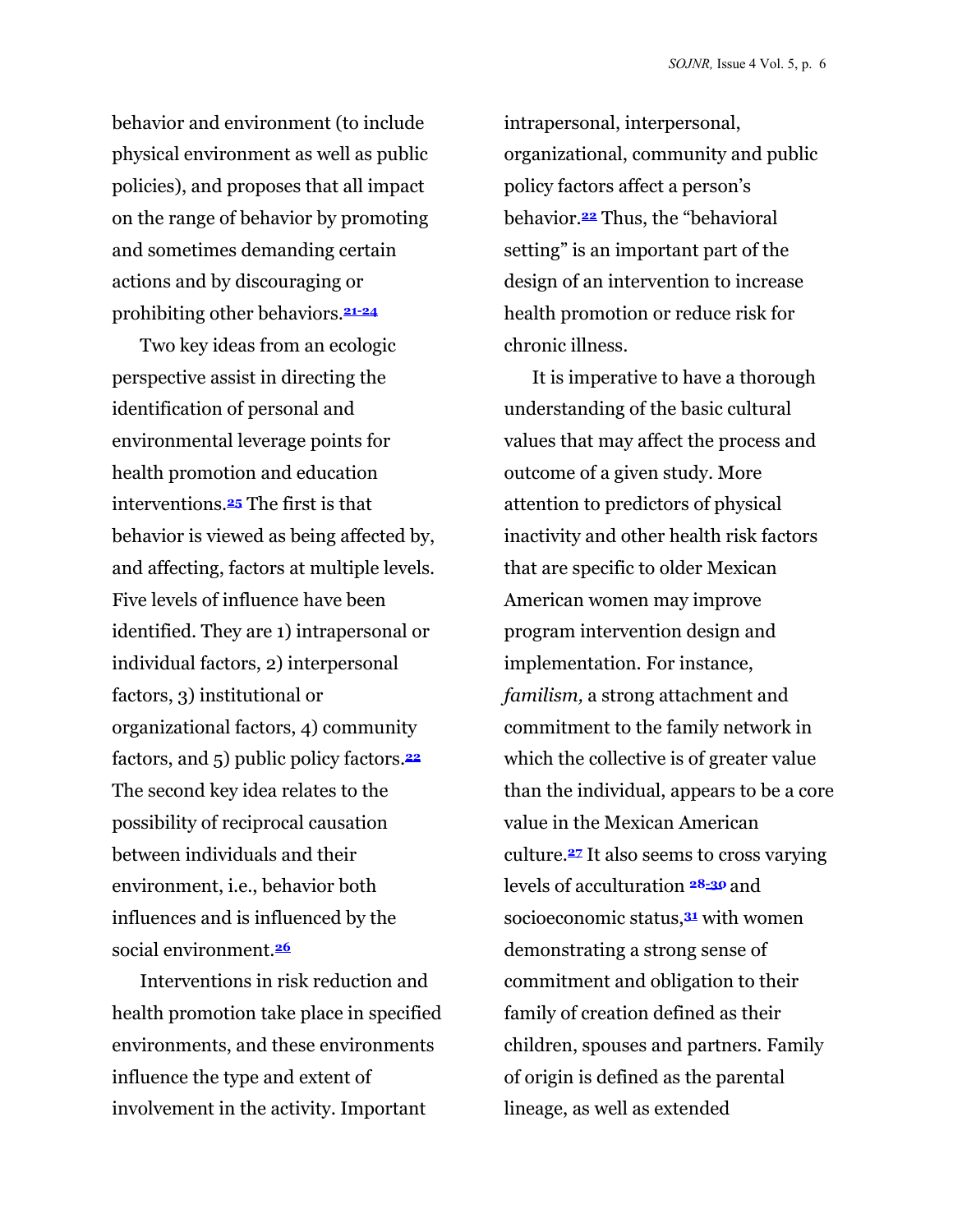family.**28,32,33** Other well known Mexican American culture beliefs include a cultural script known as *simpatía,* which calls for positive, warm and accepting interpersonal relationships **34;** *personalismo*, or respect for personal relationships; provision of *botanas* (refreshments); *respeto* or use of formal title, such as *Señora* for a married and/or older woman*,* and *Usted*, a formal, second person pronoun and a personal greeting/handshake upon arrival to a group. Understanding how these possible mediators may influence experiences with physical activity and exercise are very important in determining older Mexican American women's physical activity behavior.

#### **Methods**

A naturalistic method was used to describe the enablers and barriers of physical activity among a group of 10 postmenopausal older Mexican American women. The purposive sample was recruited from a community center located in the *barrio* or neighborhood of the participants. Human rights protection was ensured as the study was approved through the local health science center's Institutional Review Board and all participants signed an

informed consent for participating in focus groups. Narrative data was collected in three focus group sessions located at the community center, with four, three, and three participants in each focus group, respectively. The focus groups were conducted in the participants' preferred language, English or Spanish, the first two in English and the last in Spanish. All the focus groups were facilitated by the primary author. All the interviews were audiotaped and transcribed verbatim. Once the data was recorded on audiotape, they were transcribed by a bilingual assistant with expertise in Spanish to English translations and transcription of audiotapes. All focus group participants received a \$25 gift certificate from a local store for participating.

Semi-structured interviews were used to explore the phenomenon of physical activity from an "emic," or subjective, perspective.**35** The participants were asked open-ended, descriptive questions about their perceived barriers and aids to engaging in physical activity. The questions asked during the focus groups were the following: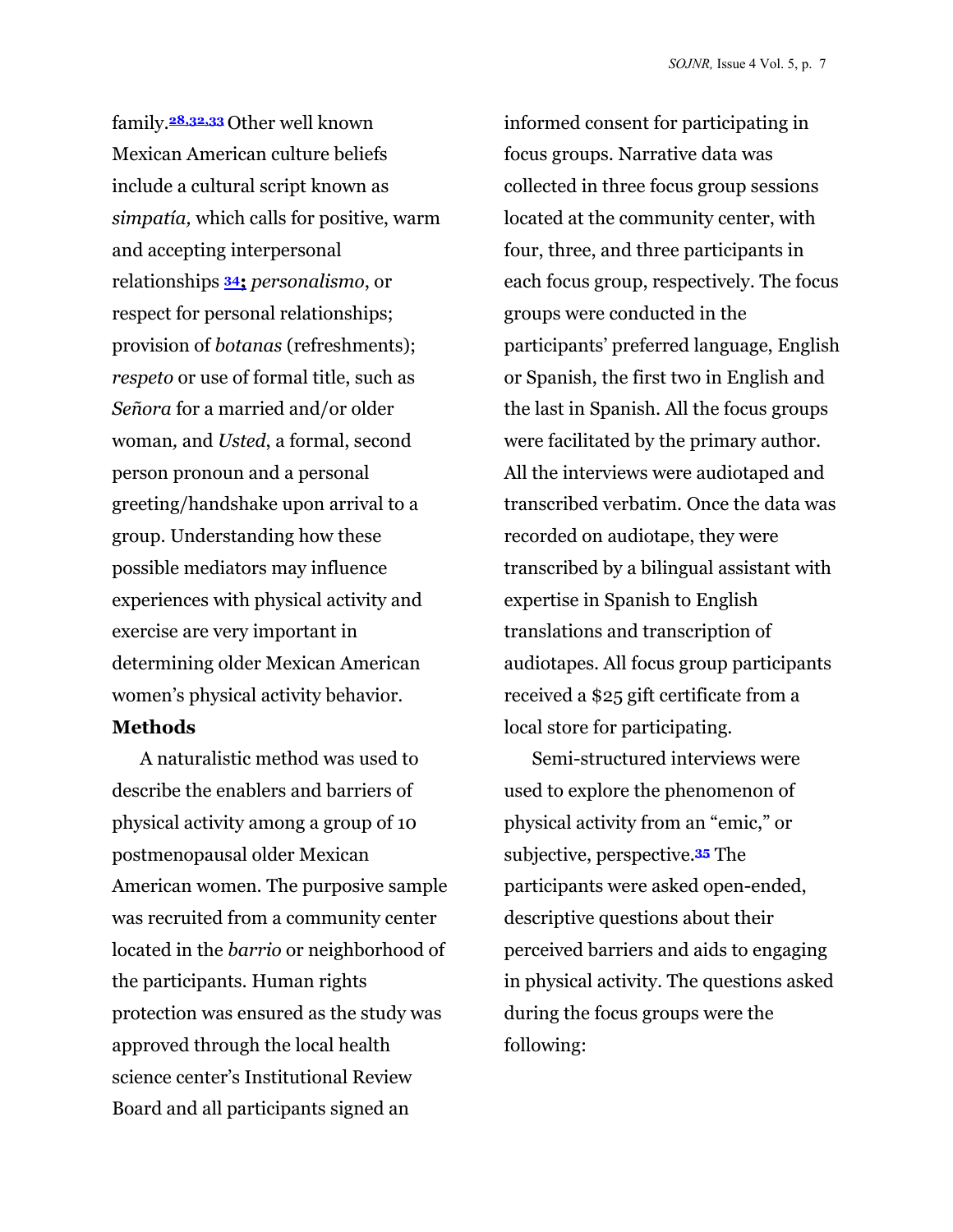- 1. What factors do you perceive as facilitating physical activity and exercise in your lifestyle?
- **2.** What factors do you perceive as barriers to physical activity and exercise in your lifestyle?

Demographic data were analyzed using descriptive statistics. Narrative data analysis was conducted through constant comparison methodology to analyze and assign related codes to clusters of similar narrative data to determine categories and their properties.**36** The primary author, who is bicultural and has personal as well as professional expertise in working with older Mexican American women, coded the data. The second author reviewed and agreed with the categories. The categories were also reviewed and agreed upon by a *promotora,* a bilingual lay health advisor, who has been involved in past studies examining physical activity in older Mexican American women. Most themes are labeled in English with a Spanish translation next to it. These translations were verified for accuracy by two, independent bilingual individuals fluent in "Tex-Mex" Spanish, which is the type of Spanish that is spoken by the majority of Mexican-Americans in San Antonio.

Credibility and auditability were augmented by verbatim transcriptions of all the participants' statements, the open coding format, and individualized coding verified by two parties. Several other steps were taken to address scientific adequacy and rigor of qualitative analysis, including reflexivity **<sup>37</sup>** and the use of self.**<sup>38</sup>** Because the primary author was familiar with the cultural and social norms of these participants in a group setting, this allowed for trust and rapport during data collection.

*Sample.* The authors used a nonprobability, purposive sample of 10 older postmenopausal Mexican American women. The sample was selected using the following criteria: 1) identify themselves as Mexican American; 2) postmenopausal for greater than six months, and 3) willingness to be interviewed. The sociodemographic characteristics of participants are displayed in Table 1. The age of the participants ranged from 48-65, with a median age of 54. In general, the participants were of low (37%) to middle (63%) income, married (80%), high school diploma (80%), with 20% having two years of college. All of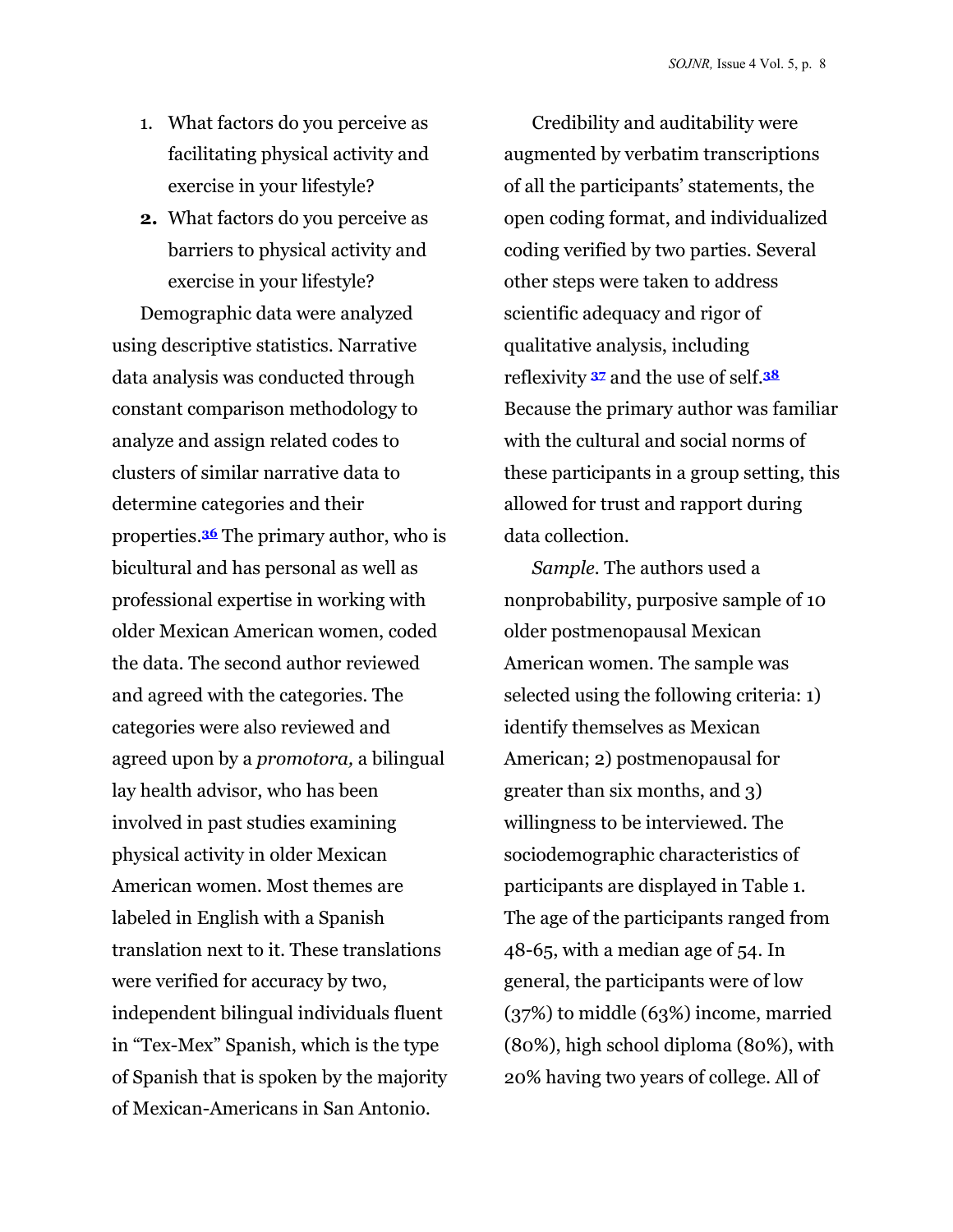the women stated they were housewives.

full-time outside the home.

In addition, 40% of the women worked

| <b>Characteristic</b>  | <b>Frequency</b> | Proportion (%) |
|------------------------|------------------|----------------|
| Age distribution       |                  |                |
| 40-49 years            | 1                | 10%            |
| 50-64 years            | 8                | 80%            |
| 65-79 years            | 1                | 10%            |
| <b>Marital Status</b>  |                  |                |
| Married                | 8                | 80%            |
| Divorced               | 1                | 10%            |
| Widowed                | 1                | 10%            |
| <b>Grade Completed</b> |                  |                |
| <b>High School</b>     | 10               | 100%           |
| Some College           | 2                | 20%            |
|                        |                  |                |

#### **Table 1. Sociodemographic Characteristics of Participants**

#### **Results**

*Perceived Barriers.* A barrier is defined as the potential negative aspect of a particular health action that may act as an impediment to undertaking the recommended behavior.**39** Barriers could be personal or environmental. The barriers found to be most prevalent in this group were consistent with pervious literature, e.g., lack of time due to caregiving activities.**40-41**

*Mi familia viene primero.* All of the women reported family obligations, what we are calling "*mi familia viene primero"* (my family comes first)*,* as the primary barrier to initiation and maintenance of regular physical activity. *Mi familia viene primero* is being used by us to describe the participants' decisions to choose their families or family obligations when deciding about time allotments in their lives. However, an interesting aspect of this phenomenon is that although these obligations were perceived as a barrier, their families were also a motivation or aid to being physically active as all of the women expressed a desire to be healthy for their families so that they could continue to be good caregivers. Their narratives indicated that they knew that to be healthy, they needed to be more physically active. Examples include the following: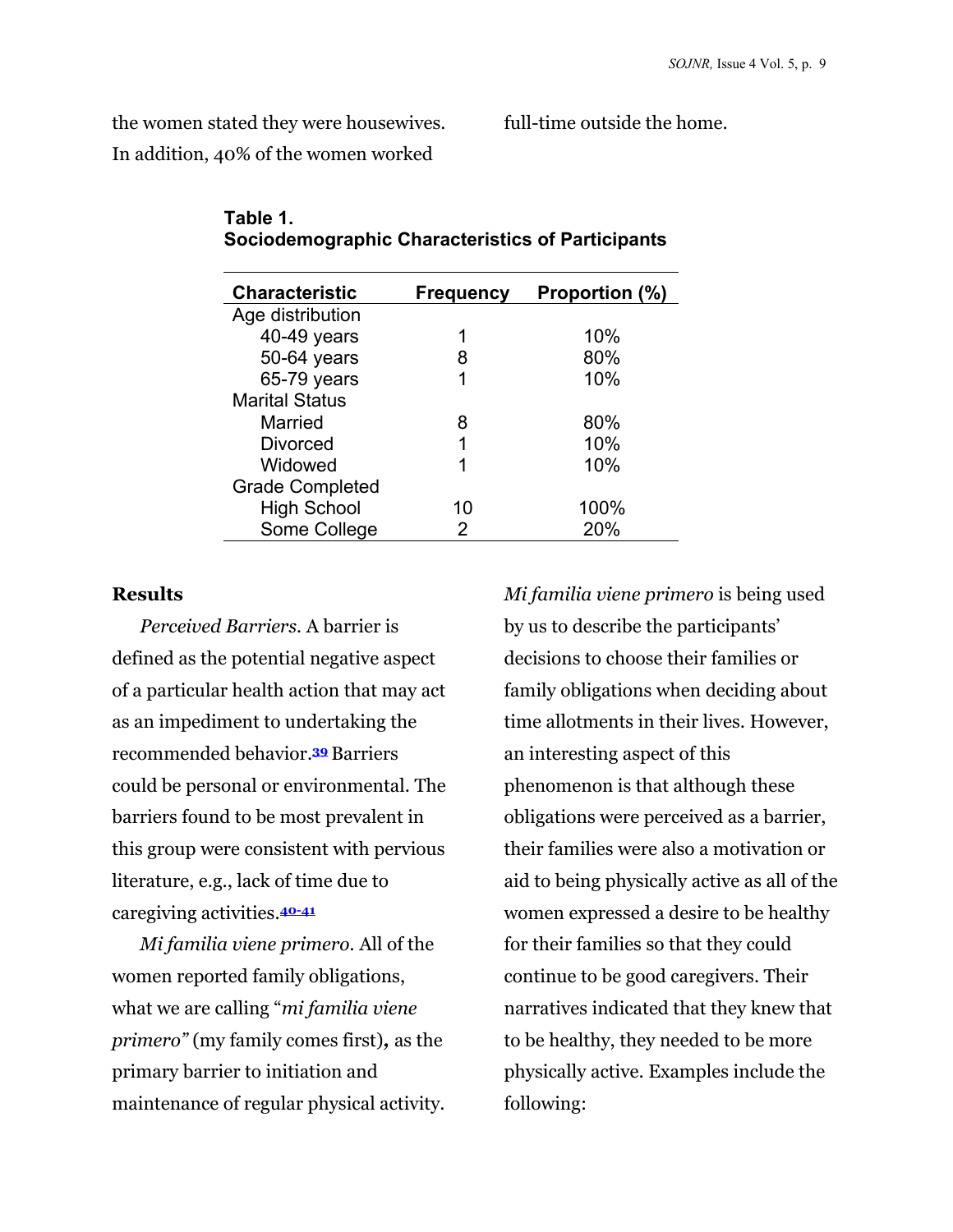- "I think my grandchildren is one. (things that keep me from exercising)
- "I walk 2, 3 miles. I was doing it…until about a month and a half ago…because my mom is sick and I've been coming and going to Corpus Christi and things like that,"
- "I put my children first. I would never be able to tell my family 'take responsibility' because I need time for myself…that's not me. They need me I put myself to the side and then I'll make time for myself,"
- "…and I'm not getting any younger, so I want to live to see my grandkids you know, grow up."
- "I don't want to give up you know. Because my kids, my grandchildren are very active. And I'm very involved with them and I don't want to be saying "I can't do it" because I'm sick. When I'm sick, I'm sick. But I want to be able to spend time with them."
- "I have a grandson…he is full of energy…and so it depresses me

that I cannot keep up with him the way that he wants me to. But I can do it, it's just that I'm too heavy. That's when I said I'm going to do something about it."

*Gran amiga.* All of the women discussed the importance of having someone to exercise with a friend or family member who was a motivator and who would push the women or what we are calling the need for a *gran amiga* (great friend). Recent research suggests that among undeserved minority women, strong social networks can have positive effects on preventive health behavior, such as cancer screening participation.**42-43** Examples include the following:

- Sometimes I need someone to account to. If I don't have anyone, like my sister-in-law says, I use it as an excuse. Oh I have something to do, oh, I'm too tired... but if I have someone to answer to, I go and I like it. You need a little push!
- "I don't have a friend to exercise with, someone to push me"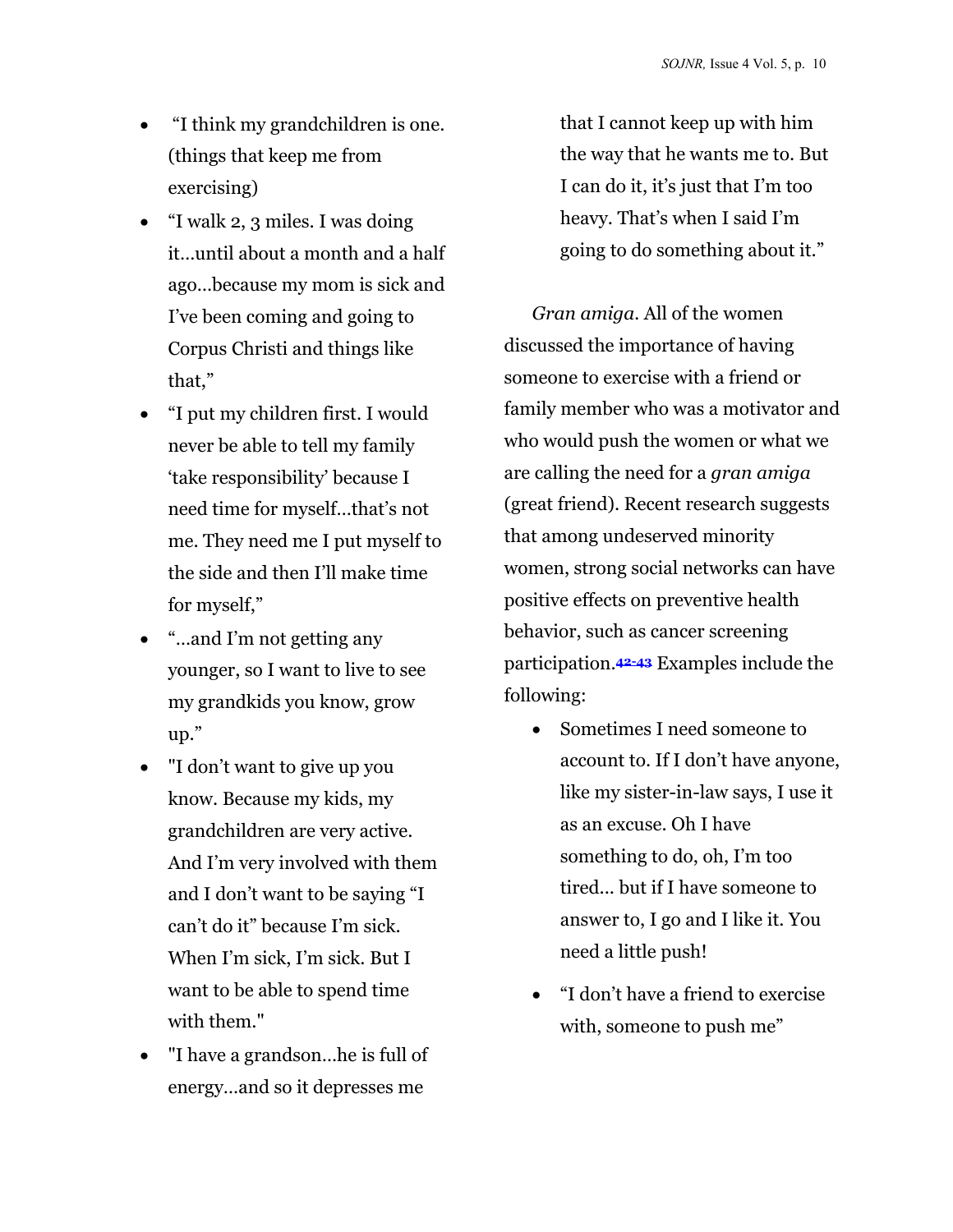- "I'm not afraid to go out there and walk, it's just trying to get somebody to go with me."
- "…I think having someone to motivate you really helps me, makes me feel motivated…"

However, the participants also described situations in which their *gran amiga*  was a barrier to the initiation and maintenance of physical activity. Examples include:

- "My friend will try to talk me out of walking, instead wants me to go out to eat with her or if we do walk, she will want to go get a taquito after…"
- "You're always going to find somebody that will discourage you because they don't want to do it. They won't want to do it, let's do it later. They discourage you."

One participant identified both the neighborhood and friends as distractions. Latina culture promotes a cultural script known as *simpatía,* which calls for positive interpersonal relationships usually accompanied by the provision of *botanas* or snacks.

• "I walked for awhile, but you know what discouraged me? I've lived in the neighborhood for a

long time…about 40 years. And so when people would see me…they'd go, what happened to your cart? And I would stop and talk to them! And instead of taking a half hour to maybe an hour, it would take me longer and I would come back with taquitos! I would stop and say good morning, how are you? And I would stop and talk and that would break my routine….Well it's rude not to accept and things like that. I figured I better start going by myself in another direction."

*Pereza.* Described as a barrier for all of the participants were feelings of *pereza* (laziness, fatigue). These, along with and body aches and pains, were listed as reasons for not exercising, as in the following examples:

- "…my feet hurt me, and I can walk a little but they just hurt me and I just stop. I'm all sore and I can't get started."
- "But anyway, what hold me back I have to admit it, I'm lazy sometimes. I don't want to get up. The bed is good and then things like that."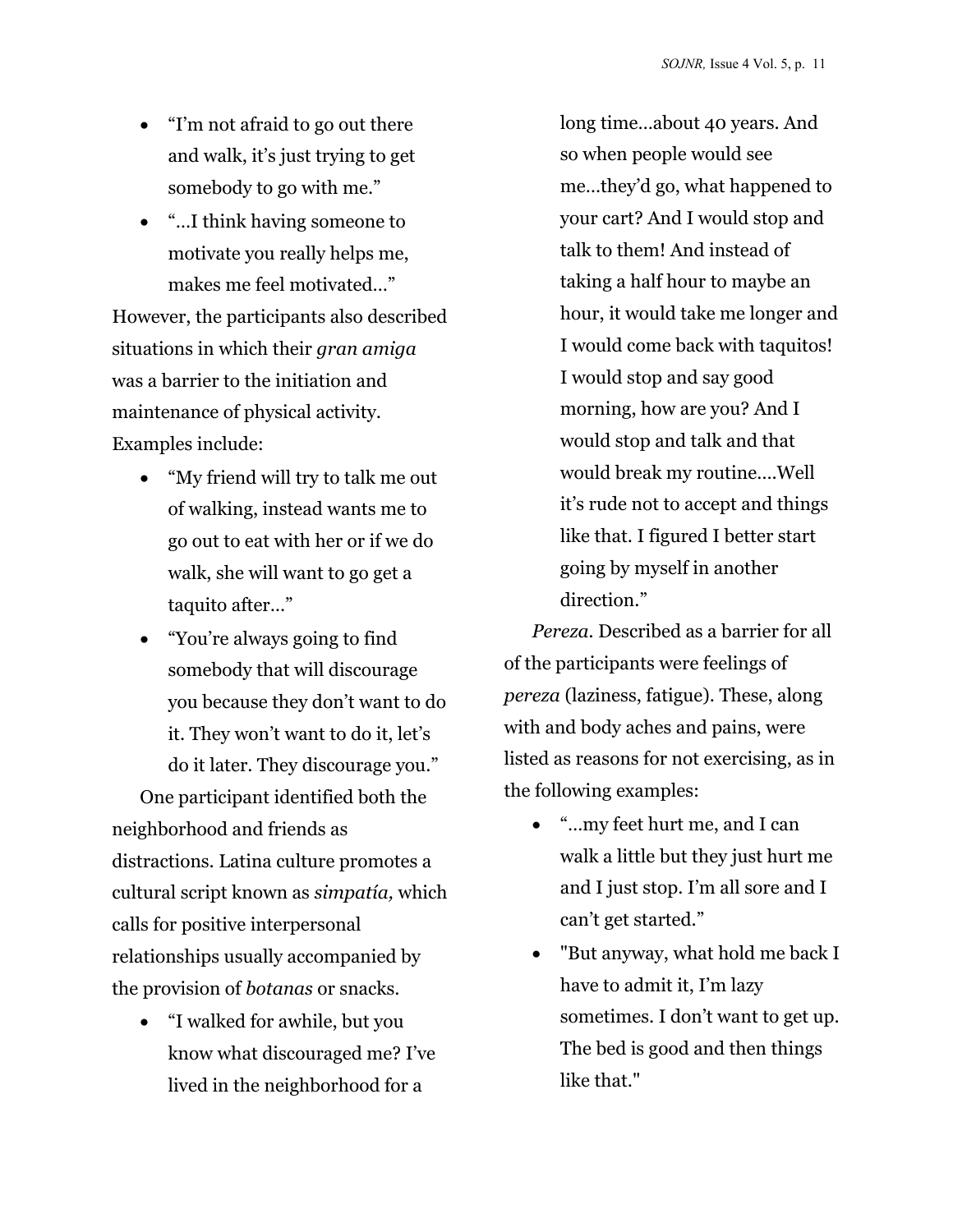• "…I have not walked in the last month and a half and I could have gone back, but I get lazy sometimes."

#### *Perceived Enablers*

*Porque el doctor me dijo.* A facilitator to the initiation of physical activity that all the participants mentioned was their doctor, *porque el doctor me dijo* (because the doctor told me to). All the participants stated that their primary care provider encouraged an exercise program and all expressed a desire to abide by this or to do it because their doctor said to, as shown in the following:

- "I just need to exercise. That's what the doctor said."
- "Extremely overweight and the doctor recommended exercise for my high blood pressure. So that's why I started walking."
- "So I started walking and in a month I lost 30 pounds. In the diet and walking. I'm not on a diet. And the doctor said all you need is walk. That's your cure."

*Body Image.* A desire to change their body image was a facilitator to a significant number of the participants. They expressed a desire to not only feel better, but to look better for themselves and their spouses. Again, a perceived facilitator was embedded more in the family context rather for individual need. Examples include the following:

- "For one, I like to keep active. And also I'm very self-conscious of how I look."
- "And I'm not getting younger; I want to look better at my age. I've seen others that are much younger that look much older. I've seen people that are much older that look much younger. And I want to be one of those."
- "I have always been small. I have never really gained a lot of weight. And now that I am older and I have gained some weight, I'm very unhappy about it. Sometimes I don't want to take my clothes off in front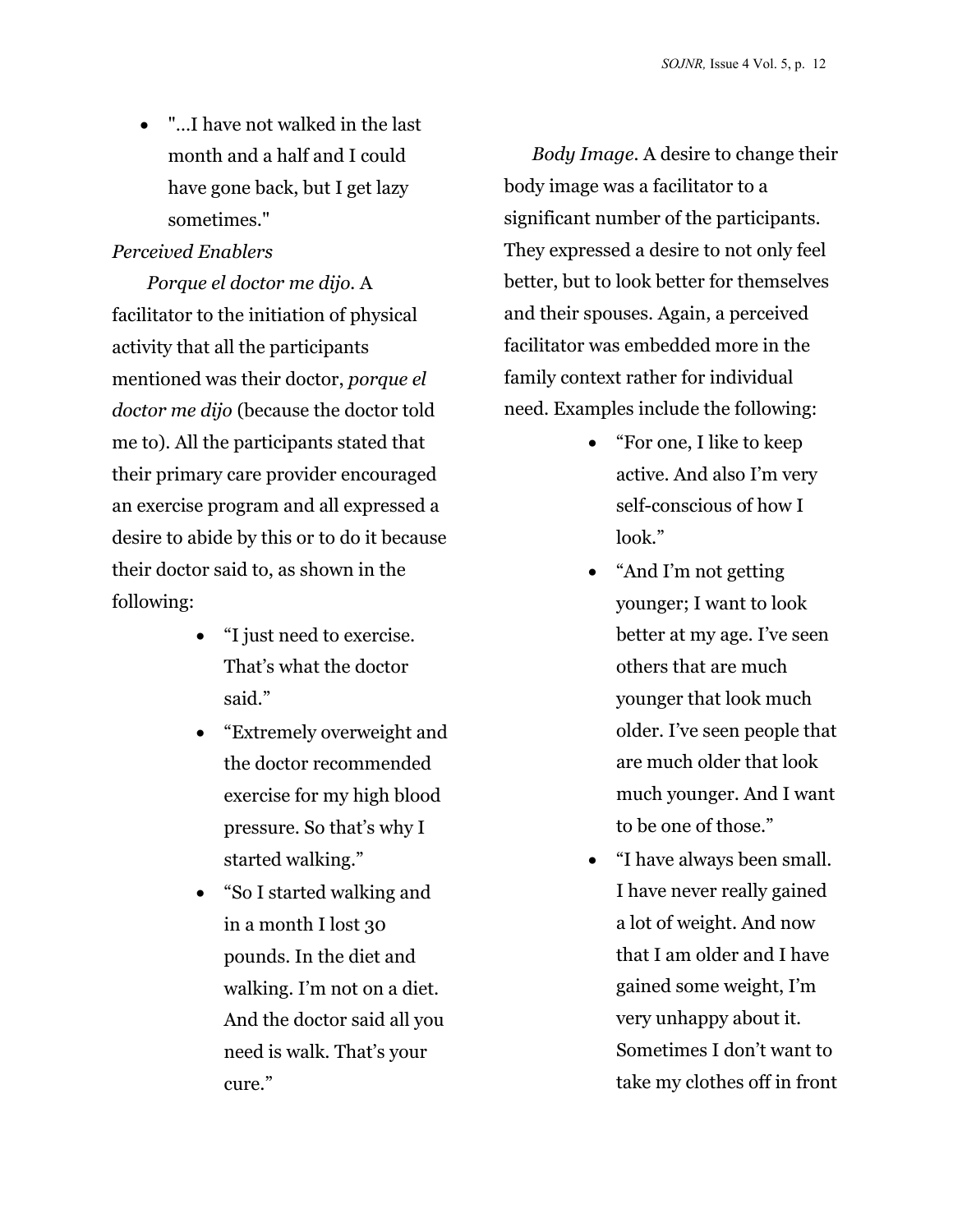of my husband…cause I don't want him to see all my fat."

*Sense of well-being.* The participants also expressed the feeling that exercise and increased physical activity levels made them feel better and increased their self-esteem. They made statements such as "I feel good when I walk," "I have a lot of energy," or "I enjoy walking to mediate on problems…I don't want the family to know about it." Another interesting finding was that the participants expressed some past successes with walking or some other

form of physical activity and they remember the sense of well-being received from it. Their thoughts included the following:

- "So that's what I did and I felt good,"
- "When my husband first retired, we stated walking after breakfast," or
- "I've done it, I walked 2, 3 miles until about a month ago when my mother got sick."

A summary of the enablers and barriers and a description of the narrative data that indicated each are outlin ed in Tables 2 & 3.

| <b>Perceived Enablers to Physical</b><br><b>Activity</b> | <b>Description</b>                                                  |
|----------------------------------------------------------|---------------------------------------------------------------------|
| mi familia viene primero/my family comes<br>first        | Remain healthy for family; for the<br>future of children and family |
| gran amiga/friends/family members                        | Someone to push me; to be<br>accountable to                         |
| past successes                                           | Provides encouragement; I have done<br>it once, I can do it again   |
| porque el doctor me dijo/because my<br>doctor told me to | As a treatment for chronic disease                                  |
| change of body image, to be healthier                    | Motivator; to look better for myself,<br>husband, family            |

#### **Table 2. Enablers to Physical Activity**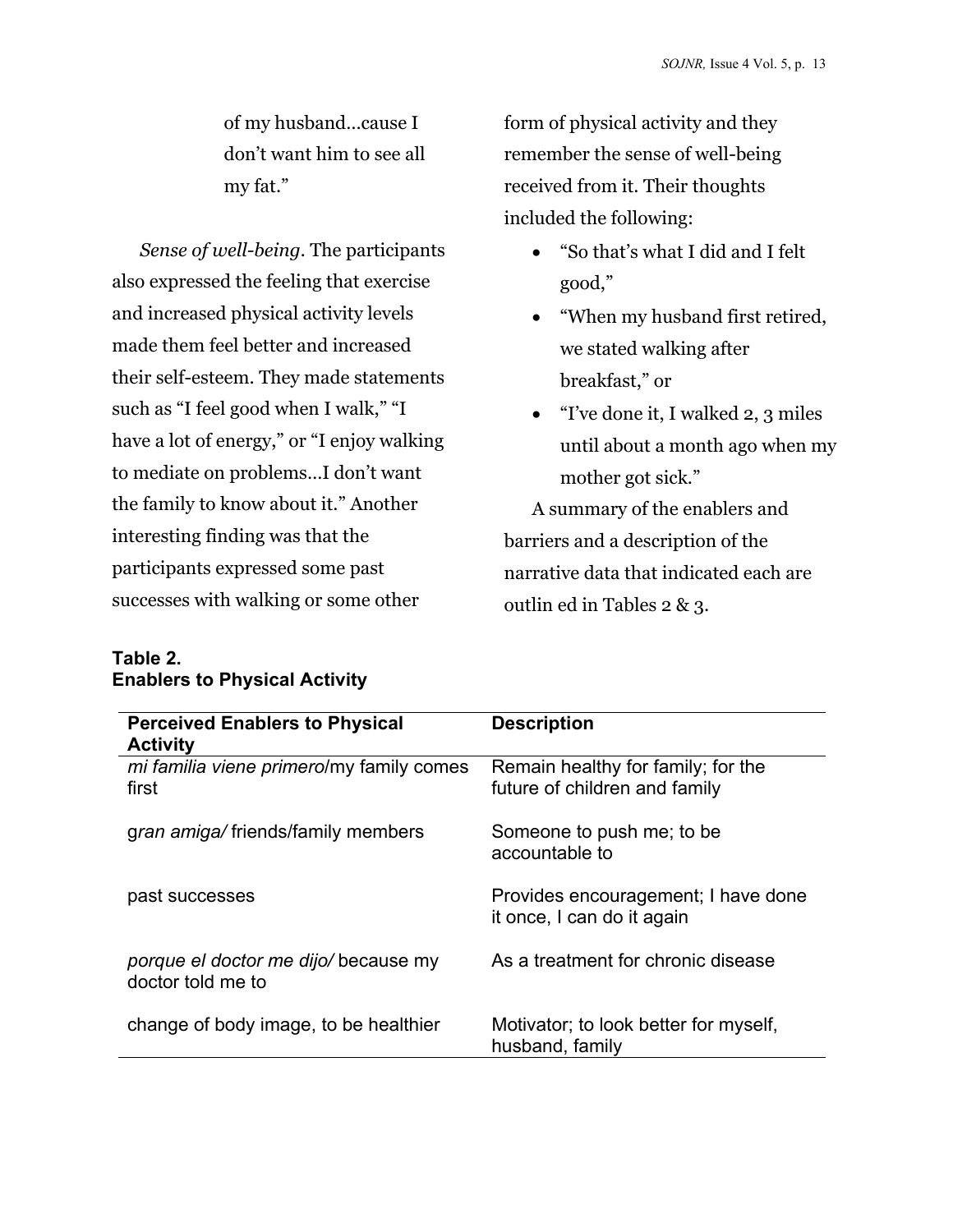#### **Table 3. Barriers to Physical Activity**

| <b>Perceived Barriers to Physical Activity</b> | <b>Description</b>                       |
|------------------------------------------------|------------------------------------------|
| mi familia viene primero/my family comes       | Caregiving roles; don't have the time    |
| first                                          | because of babysitting                   |
| no tiempo para mí/no time for myself           | Won't take time for myself due to family |
|                                                | obligations                              |
|                                                |                                          |
| gran amiga/friends/family members              | Someone that sabotages;                  |
|                                                | discouragement                           |
| mala salud/poor health                         | Pain, hurting feet; it hurts me to walk  |
|                                                |                                          |
| <i>perezal</i> fatigue/laziness                | I don't want to get up; do it later, but |
|                                                | then it gets too late                    |

#### **Discussion**

Over the past two decades, scientific literature describing sedentary behavior among ethnic groups focused on differences based on socioeconomic status, environment, and acculturation. Subjective perceptions of physical activity among older, postmenopausal Mexican American women have not been described in depth. Findings that emerged from the narrative data generated from this study's focus groups indicate that despite their sedentary behavior, this group of older Mexican American women is very knowledgeable about the health promotion benefits of physical activity. These benefits were perceived within the context of family

and improving their role as caregiver for their family. This seems to be more important than personal or individualistic gains as has been cited as enablers to physical activity in studies with African-Americans and non-Hispanic white women, who reported personal enjoyment, entertainment, and social interactions as primary benefits of physical activity.**44-45** This may have implications for health care providers in that it is possible that the touting of physical activity to older Mexican American women for its health promotion benefit may not have meaning unless it is framed in the context of how it can benefit their families by promoting their health.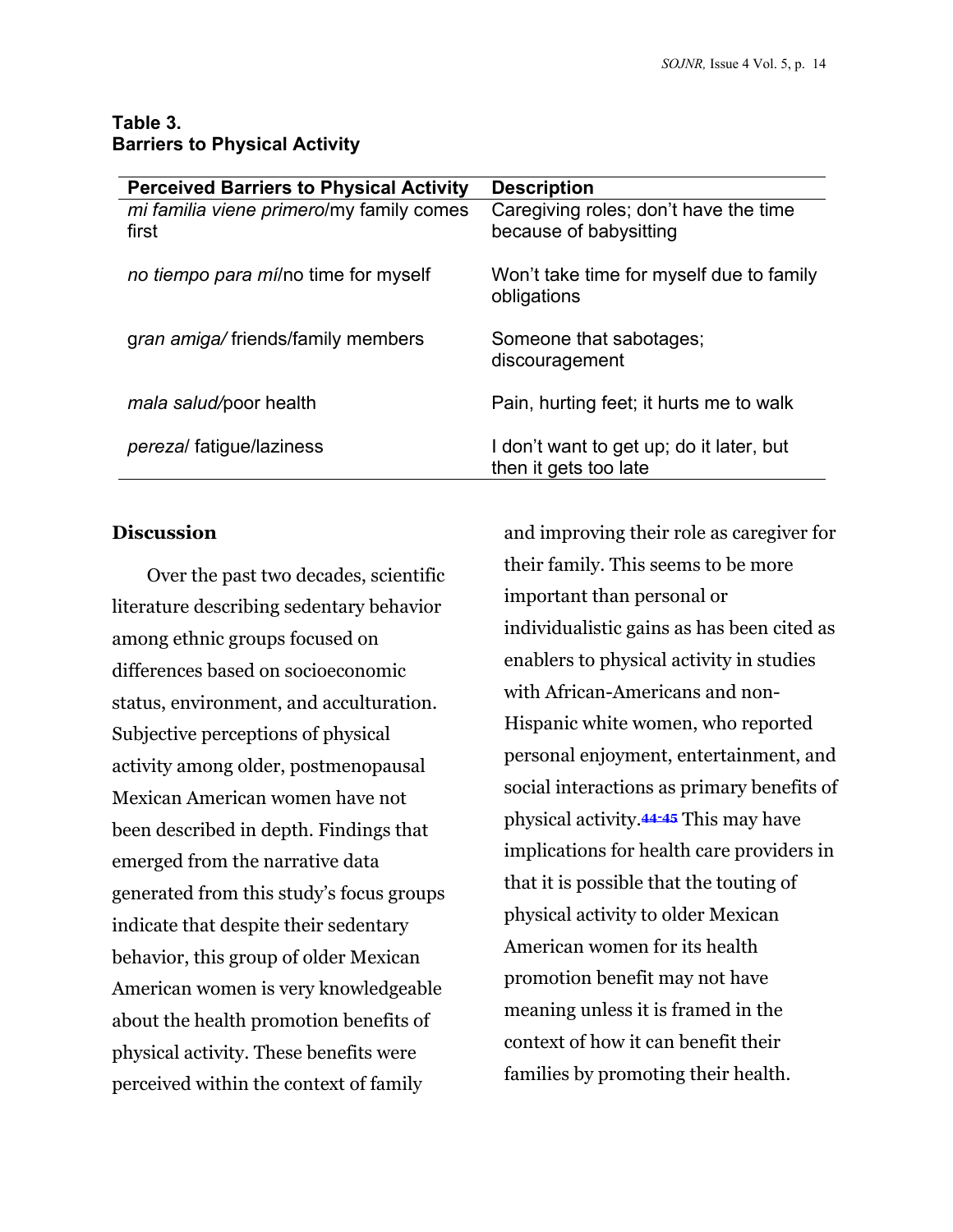The most frequently cited barrier by all of the participants to the initiation and maintenance of physical activity are family demands (*mi familia viene primero)*, either as a caregiver to children, grandchildren, spouses, or parents. Because of these demands, the participants had numerous time constraints and found it difficult to find time for themselves to exercise (*no tiempo para mí*, or no time for myself). This barrier is similar to those in other studies with ethnically diverse women.**40, 41, 46** Mendelson **<sup>47</sup>** reported that the Mexican American participants in her study viewed motherhood as their primary role and parenting as their primary responsibility. Although family support is seen as beneficial and as a source of strength, the resultant obligations and burdens must also be evaluated in the context of demands and distributions of time and resources.**32,47**

However, we noted conflicts that exist in this sample of older Mexican American women: the desire expressed by these participants to have a more physically active and therefore healthy lifestyle to enhance their role as for their family and the desire to be a good caregiver for the family. This "conflict of desires" may be the result of issues

related to *familism.***27** For instance, although their primary stated barrier to physical activity are their family and parenting obligations, the benefit to staying physically active will lead to a healthy lifestyle, which they acknowledge is important to maintain their role of primary caregiver and parent. Sedentary behavior for this group of women may be embedded in their perceived imbalance of the Latina cultural value of *familism*: being a good caregiver means that one cannot have a physically active lifestyle. Implications for further research are needed to fully understand the cognitive framing of this conflict and how its resolution leads to decisions regarding sedentary and physically active behavior.

This same "conflict of desires" emerged from the narrative data collected regarding social support or the need for a *gran amiga.* The participants expressed a desire to have a friend or family member to exercise with and stated that this was very important for exercise initiation and maintenance; but yet also expressed knowledge that *gran amigas* or friends or family members could actually sabotage efforts at being physically active. *Personalismo,* a value describing the importance given to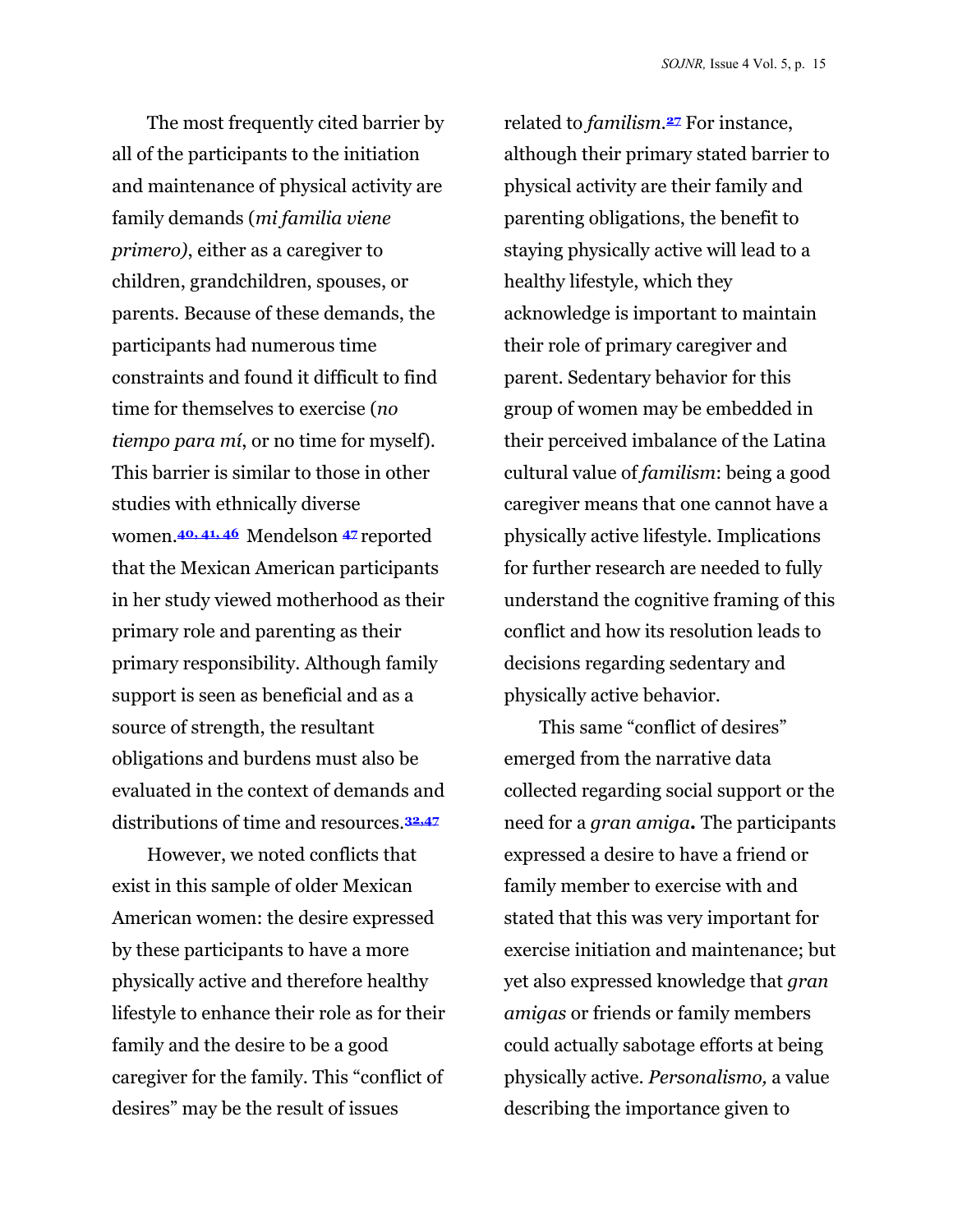interpersonal relationships in the Latino culture, may have influenced these participants to focus on the continuation of the interpersonal relationship with their family or friend, rather than on how disruptive the relationship could be to their goal of being more physically active.

Other than one participant's expression of the difficulty she has faced walking in the neighborhood in terms of having to stop and talk to neighbors, none of the women expressed a fear for their safety if they walked in their neighborhoods as cited in some studies.**46**All the women expressed either health concerns or lack of motivation or laziness as a barrier which is also detailed in some studies. **24,46**  Finally, all of the participants were told by their physician, *porque el doctor me dijo,* to increase their level of physical activity; this was viewed as a motivator for each of them.

Further exploration needs to be undertaken to determine if in fact older Mexican American women do perceive a conflict when faced with decisions about behavior, specifically physical activity and sedentary behavior. Are older Mexican American women cognitively aware of the choice they make when

faced with the desire to lead a healthier lifestyle through becoming more physically active yet are unable to due to the desire to be a good mother and caregiver and/or the desire to maintain an interpersonal relationship, even though that relationship is detrimental to initiating and maintaining a physically active lifestyle? If they are not cognitively aware of making this choice, then further exploration of how their sociocultural context forms their behavior and the degree to which it acts as a mediator to the engagement in a physically active lifestyle needs to be undertaken.

Further, it may be that sedentary behavior is intertwined and shaped by subjective interpretation of cultural values, such as *familism;* therefore it is important for researchers and health care providers to understand that the health consequences of sedentary behavior and other risky behaviors may be built into this group of women's daily lives.**<sup>48</sup>** Sedentary behavior, as an individual behavior, may be heavily circumscribed by social and cultural values and not necessarily by personal choice. Interventions designed to increase physical activity in this group of women without recognition of how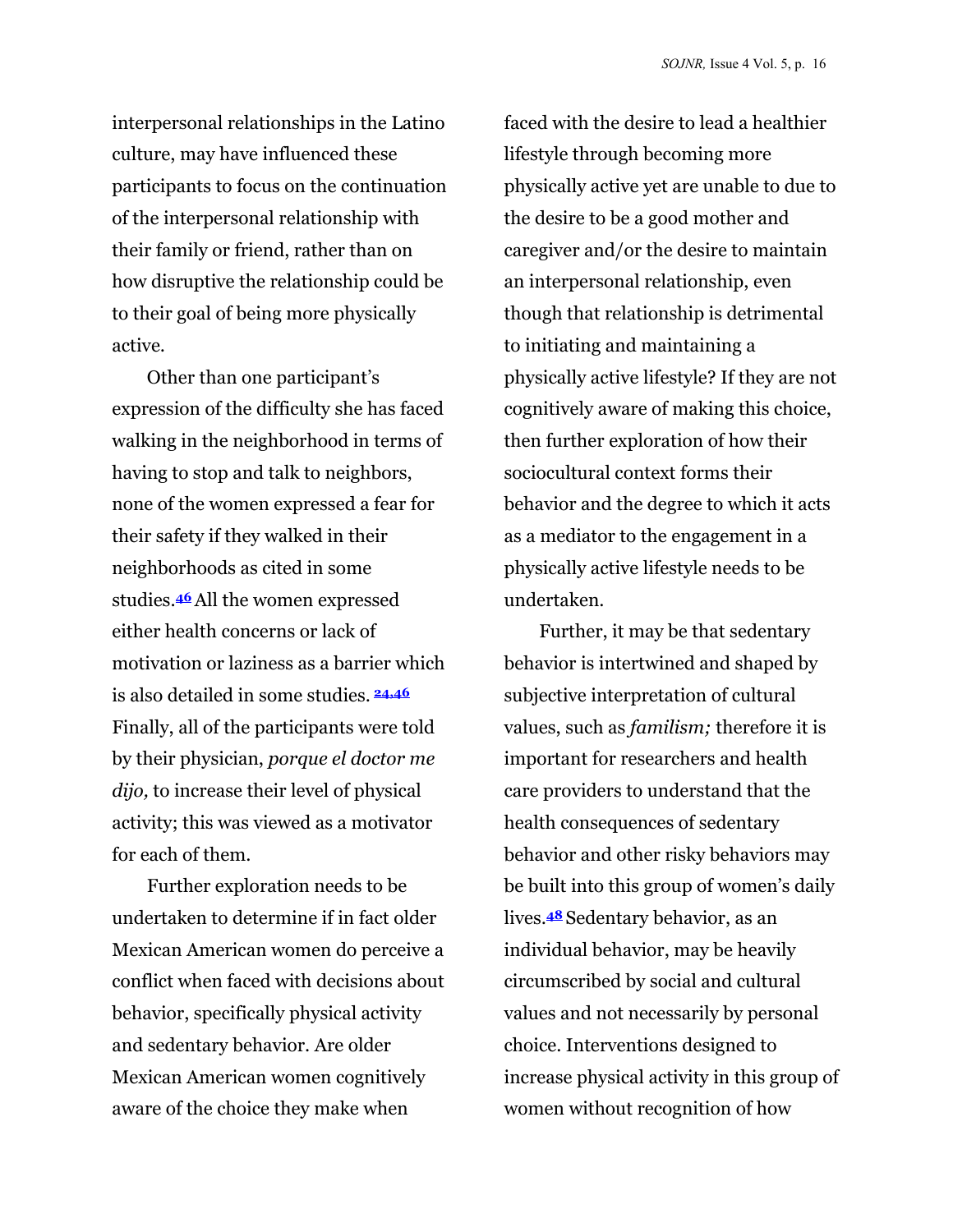sedentary behavior is built into their lifestyles as determined by social and cultural expectations are doomed to fail.

Numerous past studies have reported that family obligations and responsibilities are the primary barrier for older Mexican American women in terms of increasing their levels of physical activity. However, many of these studies have stopped their investigations at this point and directed health care providers to design interventions with this barrier in mind. Although that is appropriate, we contend that unless researchers and health care providers go further to

discover and understand the complexities of the choices and decisions that underpin the barrier of family obligations/responsibilities, *mi familia viene primero*, as well as other barriers in the older Mexican American women and how they direct their behavior, physical activity research will continue to be insufficiently complete in its usefulness to the reduction of their health disparities. Further development of the "conflict of desires" theme and its cognitive and sociocultural underpinnings will enhance this understanding.

#### **References**

- 1. Centers for Disease Control. (2003). *Physical activity and good nutrition: Essential elements to prevent chronic diseases and obesity*. Retrieved July 28, 2003, from [http://www.cdc.gov/nccdphp/aag/aag\\_dnpa.htm](http://www.cdc.gov/nccdphp/aag/aag_dnpa.htm)
- 2. Crespo, C. (2000). Encouraging physical activity in minorities. *Physician & Sportsmedicine, 28,* 36-51.
- 3. Dishman, R. K. (1994). Motivating older adults to exercise. S*outhern Medicine Journal, 87*(Suppl), 79-82.
- 4. McAuley, E., Courneya, L.S., Rudolph, D. L., & Lox, C. L. (1994). Enhancing exercise adherence in middle-aged males and females. *Preventive Medicine, 23,*  498-506.
- 5. Powell, K. E., & Blair, S. N. (1994). The public health burdens of sedentary living habits: Theoretical but realistic estimates. *Medicine & Science in Sports & Exercise, 26,* 851-856.
- 6. United States Department of Health & Human Services. (1996). *Physical activity and health: A report of the Surgeon General.* Retrieved November 27, 2002 from [http://www.cdc.gov/nccdphp/sgr/mm.htm.](http://www.cdc.gov/nccdphp/sgr/mm.htm)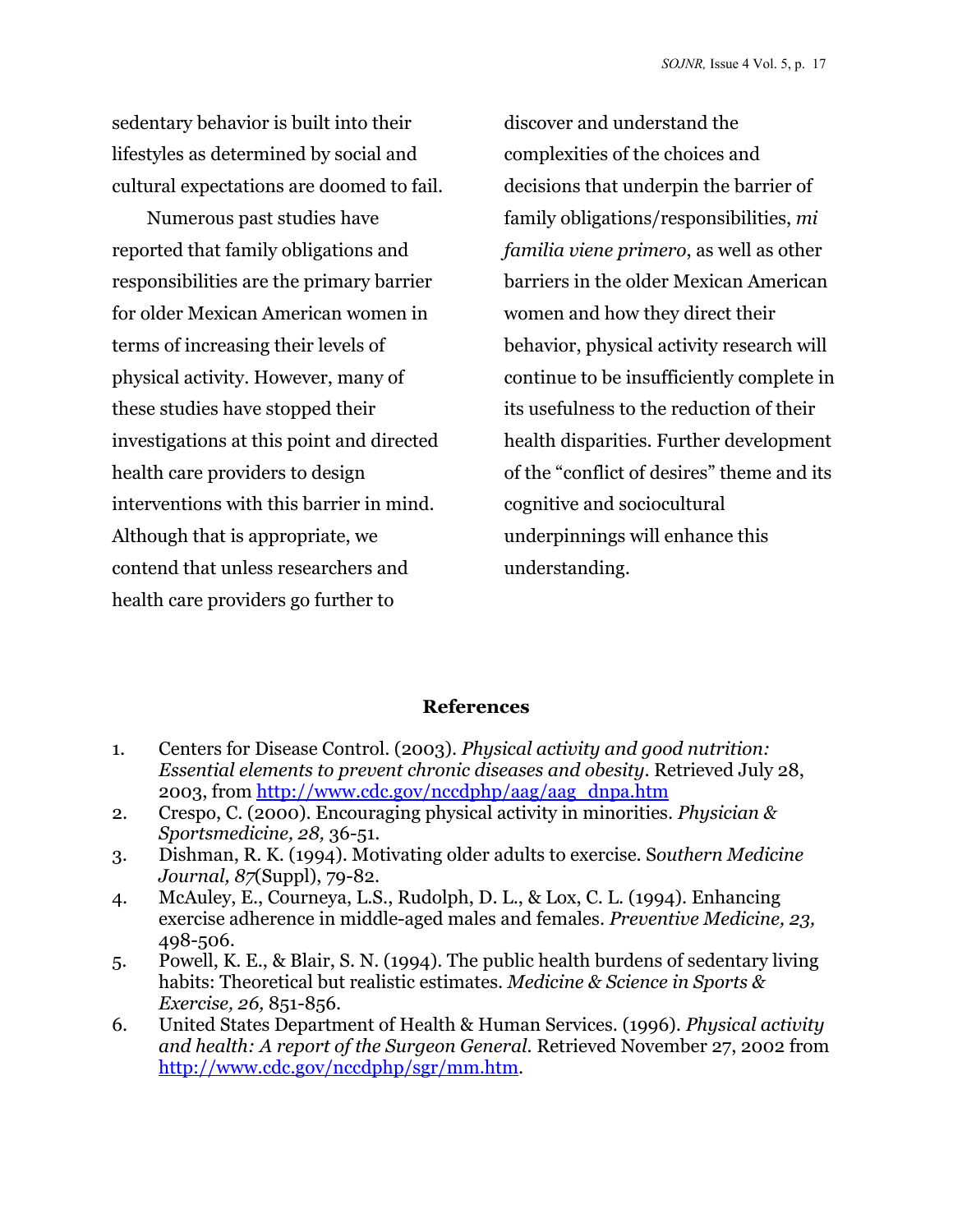- 7. Brownson, R., Eyler, A., King, A., Brown, D., Yuh-Ling, S., & Sallis, J. (2000). Patterns and correlates of physical activity among US women 40 years and older. *American Journal of Public Health, 90,* 264-270.
- 8. Kriska, A. (2000). Ethnic and cultural issues in assessing physical activity. *Research Quarterly for Exercise & Sport, 71,* S47-53.
- 9. Sundquist, J., Winkleby, M. A., Pudaric, S. (2001). Cardiovascular disease risk factors among older Black, Mexican-American, and White women and men: An analysis of NHANES III, 1988-1994. *Journal of the American Geriatrics Society, 49*, 109-116.
- 10. Crespo, C., Smit, E., Anderson, R., Carter-Pokras, O., & Andersen, R. (2001). Race/ethnicity, social class & their relation to physical inactivity during leisure time: Results from the Third National Health & Nutrition Examination Survey, 1988-1994. *American Journal of Preventive Medicine*, *18*, 46-53.
- 11. Kington, R. S., & Smith, J. P. (1997). Socioeconomic status and racial and ethnic differences in functional status associated with chronic diseases. *American Journal of Public Health, 87,* 805-810.
- 12. Blair, S.N., Powell, K.E., Bazzarre, T.L., Early, J.L., Epstein, L.H., Green, L.W., Harris, S.S., Haskell, W.L., King, A.C., & Koplan J. et al. (1993). Physical inactivity. Workshop V. AHA Prevention Conference III. Behavior change and compliance: keys to improving cardiovascular health. *Circulation, 88,* 1402-1408.
- 13. MMWR. (2000). Prevalence of leisure-time and occupational physical activity among employed adults: United States, 1990. *Morbidity & Mortality Weekly Reports, 49,* 420-425.
- 14. Sallis, J. F., Greenlee, L., McKenzie, T. L., Broyles, S. L., Zive, M. M., Berry, C. C., Brennan, J., & Nader, P. R. (2001). Changes and tracking of physical activity across seven years in Mexican-American and European-American mothers. *Women & Health, 34*, 1-14.
- 15. Ransdell, L., & Wells, C. (1998). Physical activity in urban white, African-American, & Mexican-American women. *Medicine & Science in Sports & Exercise*, *30,* 1608-1615.
- 16. Kriska, A. M., Caspersen, C. J., Pereira, M. A., FitzGerald, S. J., Gregg, E. W., Joswiak, M. L., Ryan, W. J., Suminski, R. R., Utter, A. C., & Zmuda, J. M. (1997). A collection of physical activity questionnaires for health-related research*. Medicine & Science in Sports & Exercise, 29,* S3-205.
- 17. Kriska, A., & Rexroad, A. (1998). The role of physical activity in minority populations. *Women's Health Issues, 8,* 98-103.
- 18. King, A. C., Castro, C., Wilcox, S., Eyler, A., Sallis, J. F., & Brownson, R. C., (2000). Personal and environmental factors associated with physical inactivity among different racial-ethnic groups of U.S. middle-aged and older-aged women. *Health Psychology, 19,* 354-360.
- 19. Scharff, D., Homan, S.A., Kreuter, M., & Brennan, L. (1999). Factors associated with physical activity in women across the life span: Implications for program development. *Women and Health, 29,* 115-134.
- 20. Castro, F., Cota, M., & Vega, S. (1999). Health promotion in Latino populations: A sociocultural model for program planning, development, & evaluation. In R. Huff & M. Kline (Eds.), *Promoting Health in Multicultural Populations* (pp. 137-168). Thousand Oaks: Sage Publications.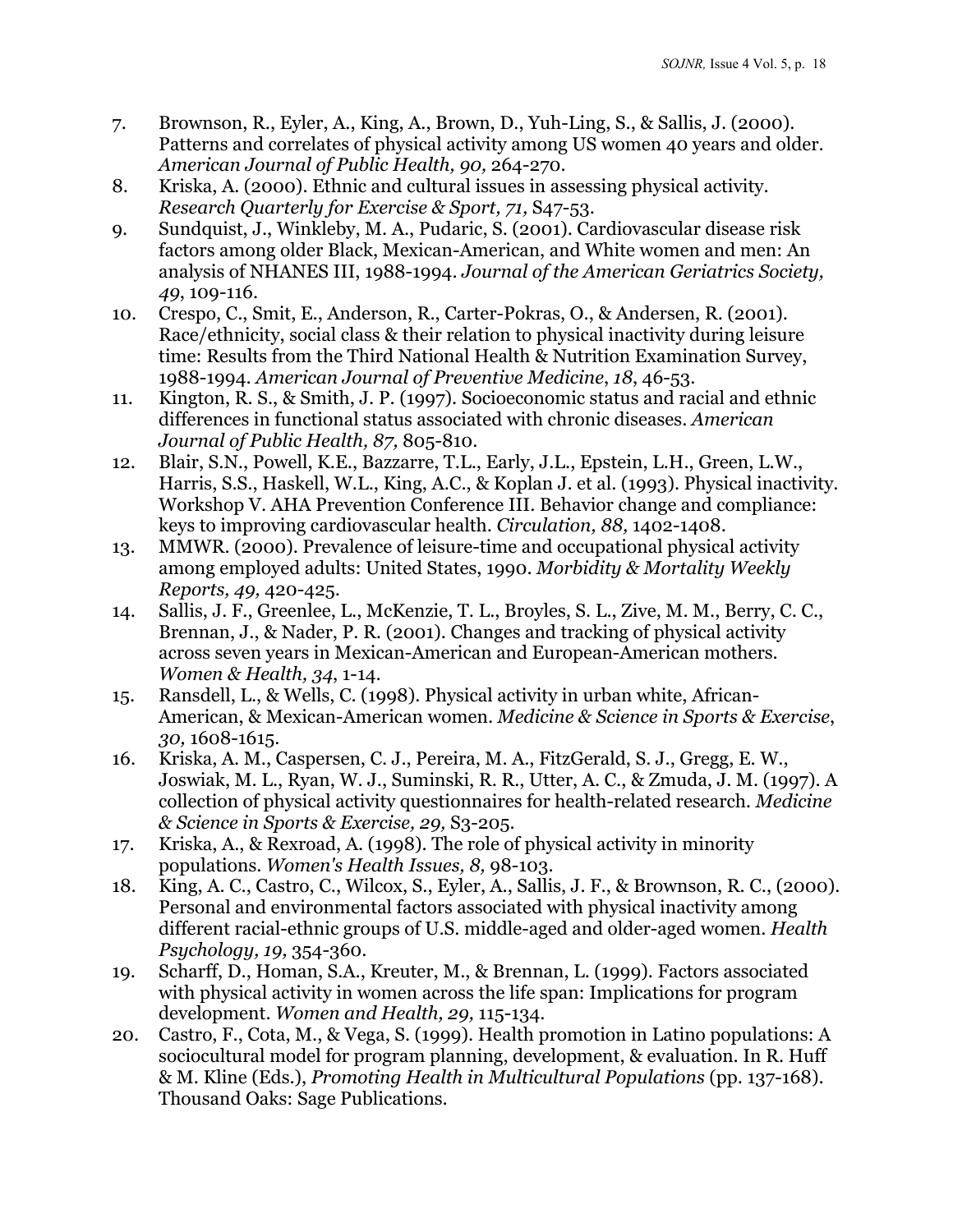- 21. Breslow, L. (1996). Social ecological strategies for promoting healthy lifestyles. *American Journal of Health Promotion*, *10,* 253-257.
- 22. McLeroy, K. R., Bibeau, D., Steckler, A., & Glanz, K. (1988). An ecological perspective on health promotion programs. *Health Education Quarterly, 4*, 351- 377.
- 23. Sallis, J. F., Bauman, A., & Pratt, M., (1998). Environmental and policy interventions to promote physical activity. *American Journal of Preventive Medicine, 15,* 379-397.
- 24. Wilcox, S., Richter, D. L., Henderson, K. A., Greaney, M. L., & Ainsworth, B. E.(2002). Perceptions of physical activity and personal barriers and enablers in African-American women. *Ethnicity & Disease*, *12,* 353-362.
- 25. Glanz, K., & Rimer, B. K. (1995). *Theory at a glance: A guide to health promotion practice.* Bethesda, Md.: National Cancer Institute.
- 26. Stokols, D. (1992). Establishing and maintaining healthy environments: Toward a social ecology of health promotion. *American Psychologist, 47,* 6-22.
- 27. Marín, G., & Marín, B. V. O. (1991). *Research with Hispanic populations.*  Newbury Park: Sage.
- 28. Hurtado, A. (1995). Variation, combinations, and evolutions: Latino families in the United States. In R. E. Zambrano (Ed.). *Understanding Latino families: Scholarship, policy and practice* (pp. 42-61). Thousand Oaks: Sage.
- 29. Rueschenberg, E., & Buriel, R. (1989). Mexican American family functioning and acculturation: A family systems perspective. *Hispanic Journal of Behavioral Sciences, 11,* 232-244.
- 30. Sabogal, F., Marín, G., Otero-Sabogal, R., Marín, B. V., & Pérez-Stable, E. J. (1987). Hispanic familism and acculturation: What changes and what doesn't? *Hispanic Journal of Behavioral Sciences, 9,* 397-412.
- 31. Schaffer, D. M., & Wagner, R. M. (1996). Mexican American and Anglo single mothers: The influence of ethnicity, generation, and socioeconomic status on social support networks. *Hispanic Journal of Behavioral Sciences, 18,* 74-86.
- 32. Clark, L. (1993). Gender and generation in poor women's household health production. *Medical Anthropology Quarterly, 7,* 386-402.
- 33. Ortíz, V. (1995). The diversity of Latino families. In R. E. Zambrano (Ed.). *Understanding Latino families: Scholarship, policy and practice* (pp.18-38). Thousand Oaks, Sage.
- 34. Padilla, A. M. (2002). Hispanic psychology: A 25-year retrospective look. In W. J. Lonner, D. L. Dinnel, S. A. Hayes & D. N. Sattler (Eds.), *Online Readings in Psychology and Culture* (Unit 3, Chapter 3)[, http://www.wwu.edu/~culture](http://www.wwu.edu/~culture), Center for Cross-Cultural Research, Western Washington University, Bellingham, WA.
- 35. Tripp-Reimer, T. (1984). Reconceptualizing the construct of health: Integrating emic and etic perspectives. *Research in Nursing and Health, 7,* 101-109.
- 36. Spradley, J. P. (1980). *Participant Observation.* Wadsworth Thomson Learning.
- 37. Paterson, B. L. (1994). A framework to identify reactivity in qualitative research. *Western Journal of Nursing Research, 16,* 301-316.
- 38. Lipson, J. (1991). The use of self in ethnographic research. In J. Morse (Ed.). *Qualitative nursing research: A contemporary dialogue* (pp. 73-89), Newbury Park: Sage.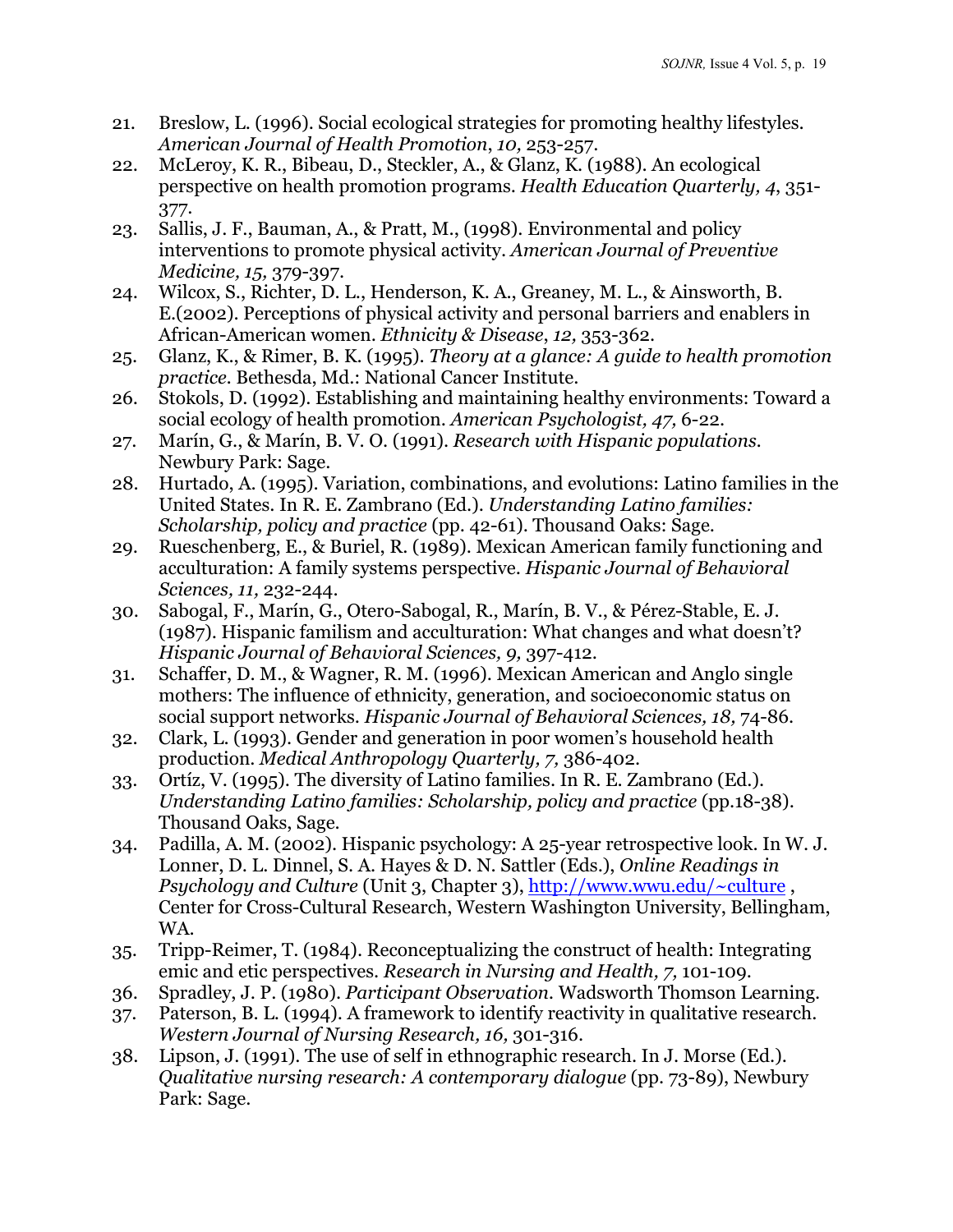- 39. Rosenstock, I. (1991). The health belief model: Explaining health behavior through expectancies. In K. Glanz, S. M., & B. Remer (Eds.), *Health Education and Health Behavior*, (pp. 39-62), CA: Jossey-Bass.
- 40. Dishman, R. K., & Sallis, J. F. (1994). Determinants and interventions for physical activity and exercise. In C. Bouchard; R. J. Shephard; T. Stephens (Eds.), *Physical Activity, Fitness, & Health,* (pp. 214-238), Champaign: Human Kinetics
- 41. Juarbe, T., Turok, X. P., & Pérez-Stable, E. (2002). Perceived benefits and barriers to physical activity among older Latina women. *Western Journal of Nursing Research*, *24*, 868-886.
- 42. King, A. C., Blair, S. N., Bild, D. E., Dishman, R. K., Dubbert, P. M., Marcus, B. H., et al. (1992). Determinants of physical activity and intervention in adults. *Medicine & Science in Sports & Exercise, 24* (Suppl.), 221-223.
- 43. Gotay, C. C., & Wilson, M. E. (1998). Social support and cancer screening in African American, Hispanic, and Native American women*. Cancer Practice, 1*, 31- 37.
- 44. Kang, S.H., & Bloom, J.R. (1993). Social support and cancer screening among older black. *American. Journal of the National Cancer Institute, 85*, 737-742.
- 45. Booth, M. L., Bauman, A., Owen, N., & Gore, C. J. (1997). Physical activity preferences, preferred sources of assistance, and perceived barriers to increased activity among physically inactive Australians. *Preventive Medicine, 26,* 131-137.
- 46. Eyler, A.A., Baker, E., Cromer, L., King, A.C., Brownson, R.C., & Donatelle, R.J. (198). Physical activity and minority women: A qualitative study. *Health Education Behaviors, 25*(5), 640-652.
- 47. Mendelson, C. (2003). The roles of contemporary Mexican American women in domestic health work. *Public Health Nursing, 20,* 95-103.
- 48. Lorber, J., & Moore, L. J. (2002). *Gender and the social construction of illness.*  Walnut Creek: Altamira Press.

### **Acknowledgements:**

*The author would like to acknowledge the following funding sources: NIH/Office of Women's Health R55NRO4888-01A2 and the South Texas Veteran's Administration General Clinical Research Center.*